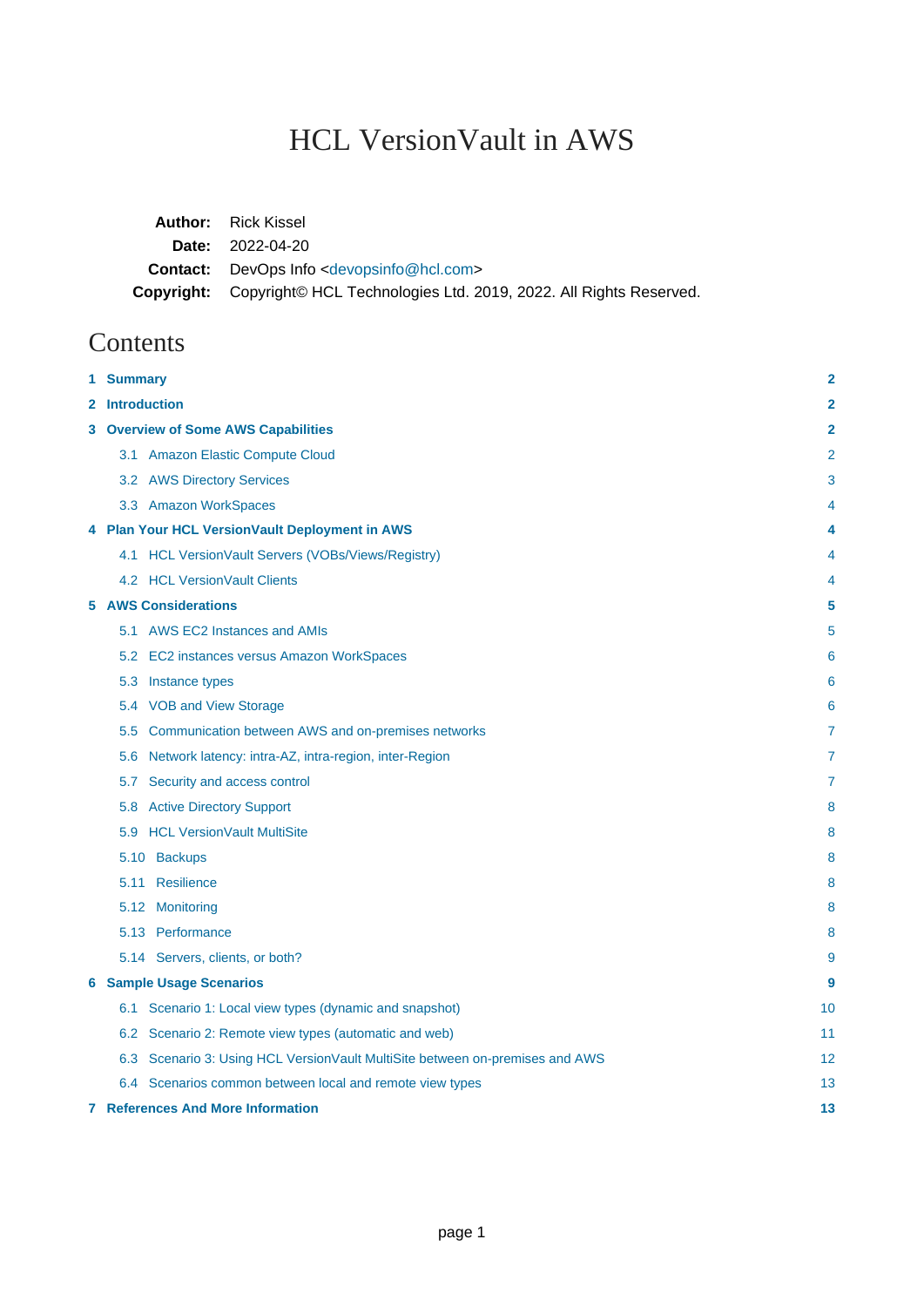## <span id="page-1-0"></span>1 Summary

HCL VersionVault<sup>™</sup> can run successfully in the AWS Cloud. AWS provides virtual machines ([EC2](https://docs.aws.amazon.com/AWSEC2/latest/UserGuide/concepts.html) instances) and other services (e.g., [EBS](https://docs.aws.amazon.com/AWSEC2/latest/UserGuide/AmazonEBS.html) (Elastic Block Storage) an[d AWS Directory Services](https://docs.aws.amazon.com/directory-service/index.html)) that can be used to run HCL VersionVault servers and clients. AWS EC2 instances support Windows and Linux OS versions that HCL VersionVault also supports so a complete HCL VersionVault installation using those OS versions can be setup in AWS.

This paper will discuss various options for configuring your set of AWS virtual machines so that HCL VersionVault will perform well. In general, all the HCL VersionVault recommendations for client and server sizing (for CPUs, memory, disk, network latency, etc.) also apply to AWS EC2 instances. For local clients (dynamic or snapshot views) this will usually require that the clients and the servers they use run in the same Amazon [AZ](https://docs.aws.amazon.com/AWSEC2/latest/UserGuide/using-regions-availability-zones.html) (Availability Zone). For remote clients (automatic or web views) the clients can be separated from the servers they use in different AWS [regions](https://docs.aws.amazon.com/AWSEC2/latest/UserGuide/using-regions-availability-zones.html) (including [AWS GovCloud \(US\)](https://aws.amazon.com/govcloud-us/) regions) or between AWS and on-premises networks. AWS documentation and tools should be consulted when setting up HCL VersionVault in AWS in order to meet those recommendations, determine costs, etc.

# <span id="page-1-1"></span>2 Introduction

This paper is intended for administrators of HCL VersionVault installations who would like to deploy HCL VersionVault to AWS. Familiarity with HCL VersionVault configuration and administration is assumed.

The paper starts with an overview of some AWS capabilities and terminology, followed by a section describing how those capabilities can be used for a HCL VersionVault deployment, and then a section with some sample deployment scenarios.

# <span id="page-1-2"></span>3 Overview of Some AWS Capabilities

This section summarizes some of the AWS capabilities and terminology that would be useful to HCL VersionVault administrators as they consider using AWS to support their HCL VersionVault installations. Later sections will discuss using these AWS capabilities for specific parts of a HCL VersionVault installation. The [AWS Website](https://aws.amazon.com/) provides complete information about AWS and its capabilities. AWS also provides [What is](https://aws.amazon.com/what-is-cloud-computing) [Cloud Computing](https://aws.amazon.com/what-is-cloud-computing) as an introduction to cloud computing concepts.

#### <span id="page-1-3"></span>3.1 Amazon Elastic Compute Cloud

This is an annotated outline of links that follows the information i[n the Amazon Elastic Compute Cloud](https://docs.aws.amazon.com/ec2/index.html) document and provides some annotations and links to other information in t[he AWS Documentation.](https://docs.aws.amazon.com/) Note, there is a [User Guide for Linux Instances](https://docs.aws.amazon.com/AWSEC2/latest/UserGuide/index.html) and a [User Guide for Windows Instances](https://docs.aws.amazon.com/AWSEC2/latest/WindowsGuide/index.html) that are very similar and many of the links below point into the Linux user guide for their information.

#### • [Amazon Elastic Compute Cloud](https://docs.aws.amazon.com/ec2/index.html) (EC2) Overview

Amazon [EC2](https://docs.aws.amazon.com/AWSEC2/latest/UserGuide/concepts.html) provides the computing capacity in the AWS cloud. It provides the following major features.

- [Instances and AMIs](https://docs.aws.amazon.com/AWSEC2/latest/UserGuide/ec2-instances-and-amis.html)
- [Regions and Availability Zones](https://docs.aws.amazon.com/AWSEC2/latest/UserGuide/using-regions-availability-zones.html) (AZs)

AWS also provides US government compliant regions. An AWS GovCloud (US-West) account provides access to the AWS GovCloud (US-West) Region and the AWS GovCloud (US-East) Region. For more information, see [AWS GovCloud \(US\).](https://aws.amazon.com/govcloud-us/)

- [Root Device Volume](https://docs.aws.amazon.com/AWSEC2/latest/UserGuide/RootDeviceStorage.html)
- [AMI](https://docs.aws.amazon.com/AWSEC2/latest/UserGuide/AMIs.html) (Amazon Machine Image)

An AMI provides a template for creating instances.

• Amazon EC2 [Instances](https://docs.aws.amazon.com/AWSEC2/latest/UserGuide/Instances.html)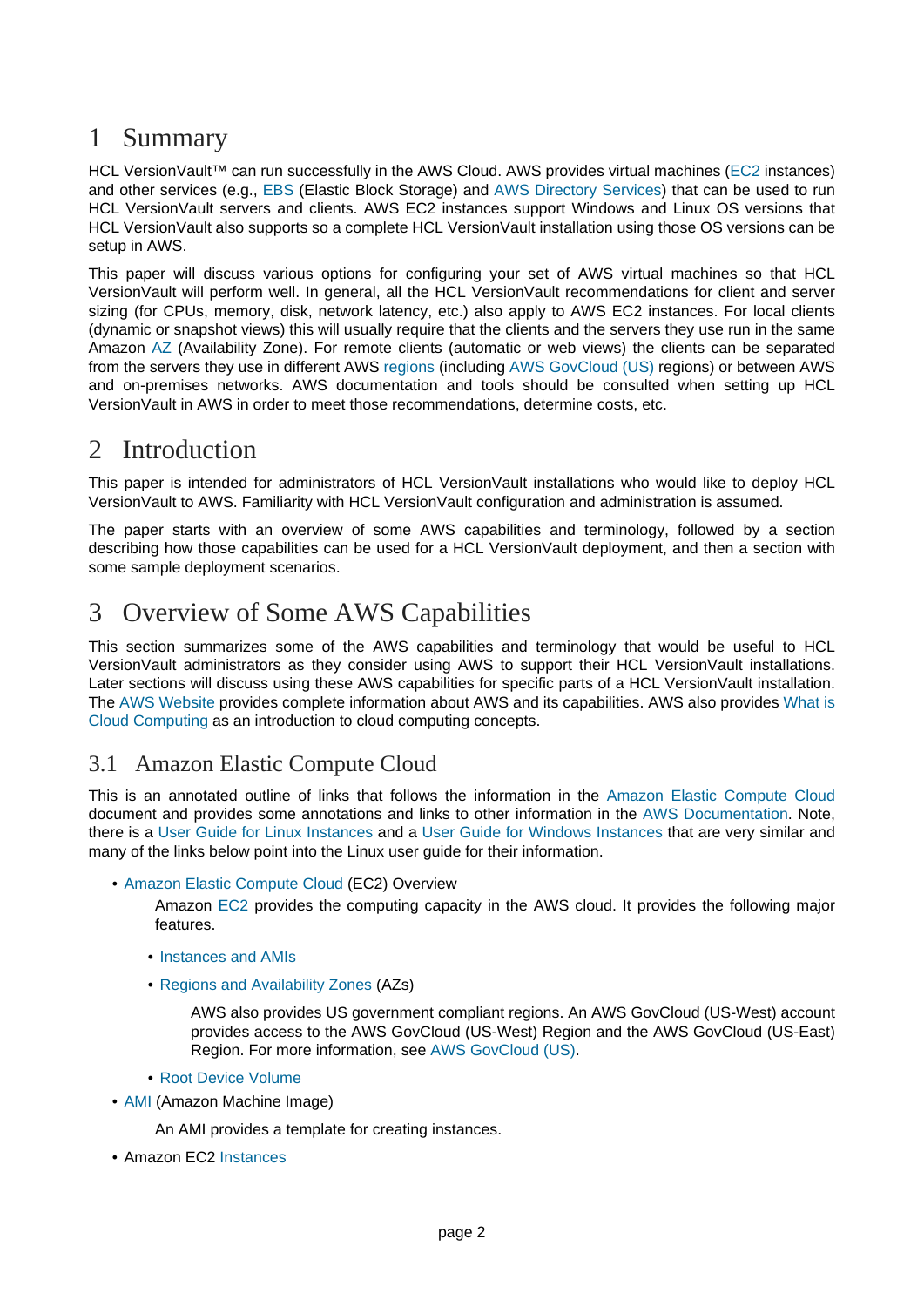An EC2 instance is a virtual server running a copy of an AMI.

• [Instance Types](https://docs.aws.amazon.com/AWSEC2/latest/UserGuide/instance-types.html)

The instance type determines the hardware characteristics for your instance, which include compute, memory, and storage capabilities.

• [Storage](https://docs.aws.amazon.com/AWSEC2/latest/UserGuide/Storage.html)

Amazon EC2 provides storage that belongs to EC2 instances (similar to local disk storage) and file storage that is shareable and independent of EC2 instances.

• Amazon [EBS](https://docs.aws.amazon.com/AWSEC2/latest/UserGuide/AmazonEBS.html) (Elastic Block Storage)

EBS provides persistent block-level storage volumes for your EC2 instance.

• Amazon EC2 [Instance Store](https://docs.aws.amazon.com/AWSEC2/latest/UserGuide/InstanceStorage.html)

Instance store provides temporary block-level storage for your EC2 instance.

• [File Storage](https://docs.aws.amazon.com/AWSEC2/latest/UserGuide/file-storage.html)

File storage is similar to network attached storage (NAS) devices.

• Amazon [EFS](https://docs.aws.amazon.com/AWSEC2/latest/UserGuide/file-storage.html) (Elastic File System)

EFS provides shareable NFS-based file storage for your EC2 instances.

• Amazon [FSx](https://docs.aws.amazon.com/AWSEC2/latest/UserGuide/file-storage.html) (Windows File Server)

FSx provides shareable SMB-based file storage for your EC2 instances.

• [Network and Security](https://docs.aws.amazon.com/AWSEC2/latest/UserGuide/EC2_Network_and_Security.html)

Amazon EC2 provides many features for networking and security, including the following.

• [Elastic IP Addresses](https://docs.aws.amazon.com/AWSEC2/latest/UserGuide/elastic-ip-addresses-eip.html)

Elastic IP addresses are static IPv4 addresses associated with your AWS account that can be used to provide a persistent externally visible addresses for your EC2 instances.

• Amazon [VPC](https://docs.aws.amazon.com/AWSEC2/latest/UserGuide/using-vpc.html) (Virtual Private Cloud)

AWS provides [a whitepaper](https://d0.awsstatic.com/whitepapers/aws-amazon-vpc-connectivity-options.pdf) that describes the various connection options between a VPC and external networks. In particular, on-premises networks might want to [use AWS Direct](https://docs.aws.amazon.com/directconnect/) [Connect](https://docs.aws.amazon.com/directconnect/) to the AWS VPC.

There is a [VPC User Guide](https://docs.aws.amazon.com/vpc/latest/userguide/what-is-amazon-vpc.html) that describe[s IP addressing](https://docs.aws.amazon.com/vpc/latest/userguide/vpc-ip-addressing.html)[, using DNS](https://docs.aws.amazon.com/vpc/latest/userguide/vpc-dns.html), a[nd Security](https://docs.aws.amazon.com/vpc/latest/userguide/VPC_Security.html) that can help with setting up your AWS networking configuration and managing access in the VPC.

• AWS [IAM](https://docs.aws.amazon.com/AWSEC2/latest/UserGuide/UsingIAM.html) (Identity and Access Management)

AWS IAM provides the security controls for policies, roles, etc., to control access to the resources in AWS.

• [Monitoring](https://docs.aws.amazon.com/AWSEC2/latest/UserGuide/monitoring_ec2.html)

This page provides information on best practices for monitoring in Amazon EC2 and discusses tools such [as Monitoring Your Instances Using CloudWatch](https://docs.aws.amazon.com/AWSEC2/latest/UserGuide/using-cloudwatch.html) [and Automated and Manua](https://docs.aws.amazon.com/AWSEC2/latest/UserGuide/monitoring_automated_manual.html)l [Monitoring.](https://docs.aws.amazon.com/AWSEC2/latest/UserGuide/monitoring_automated_manual.html)

#### <span id="page-2-0"></span>3.2 AWS Directory Services

This outline follows the [AWS Directory Services](https://docs.aws.amazon.com/directory-service/index.html) document.

• [What is AWS Directory Service?](https://docs.aws.amazon.com/directoryservice/latest/admin-guide/what_is.html)

This page provides some help in choosing which type of AWS Directory Service you might want to use.

• [AWS Managed Microsoft AD](https://docs.aws.amazon.com/directoryservice/latest/admin-guide/directory_microsoft_ad.html)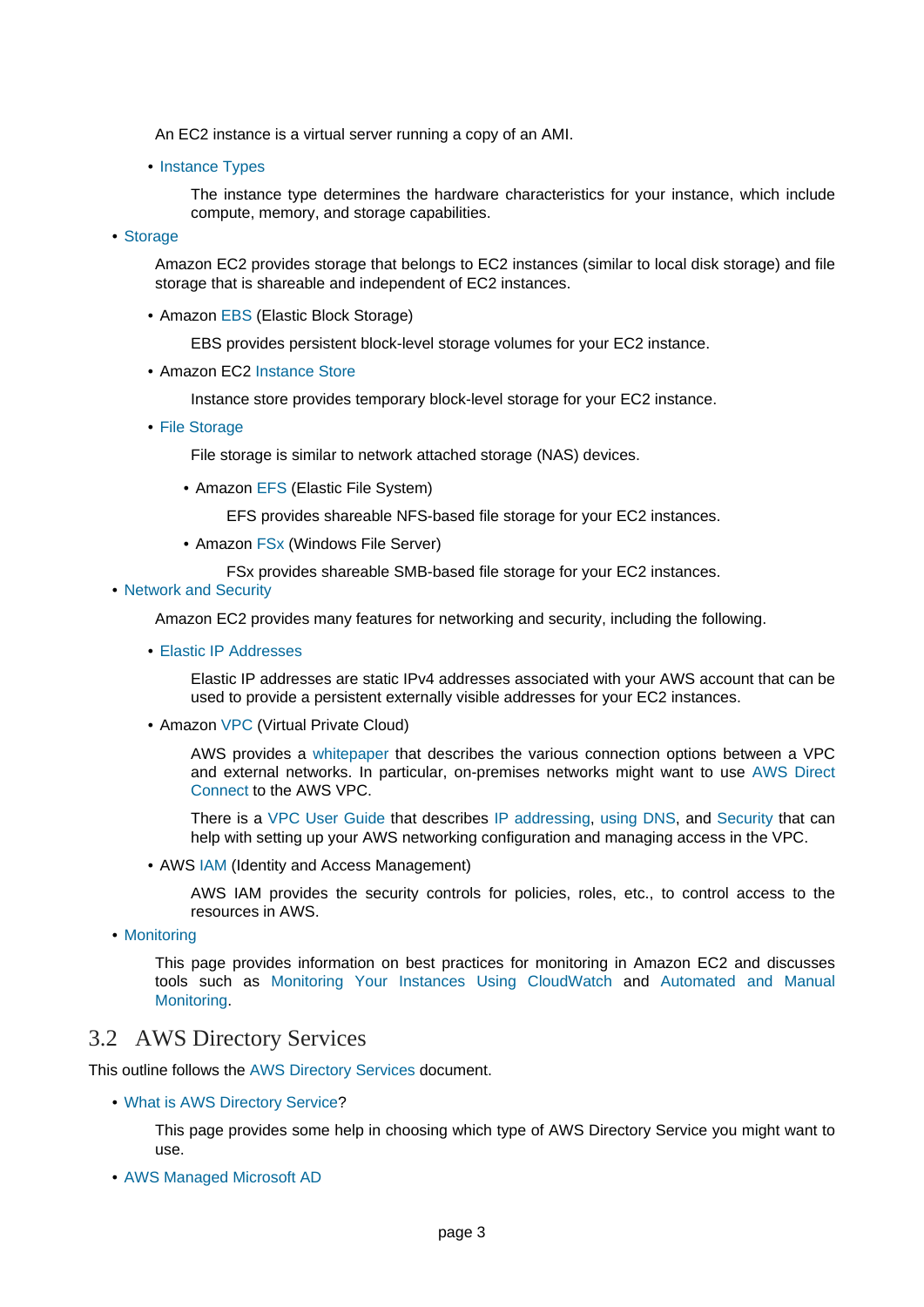This product provides Microsoft AD as a managed service.

• [AWS Active Directory Connector](https://docs.aws.amazon.com/directoryservice/latest/admin-guide/directory_ad_connector.html)

This product provides a directory gateway so you can redirect directory requests to your on-premises Microsoft AD.

• [AWS Simple Active Directory](https://docs.aws.amazon.com/directoryservice/latest/admin-guide/directory_simple_ad.html)

This product provides a simple managed directory based on a Samba 4 AD compatible server.

#### <span id="page-3-0"></span>3.3 Amazon WorkSpaces

[Amazon WorkSpaces](https://aws.amazon.com/workspaces/) is a product that provides a managed Windows or Linux desktop for your users. You can find more detailed information in the [Amazon WorkSpaces Administration Guide](https://docs.aws.amazon.com/workspaces/latest/adminguide/amazon-workspaces.html).

# <span id="page-3-1"></span>4 Plan Your HCL VersionVault Deployment in AWS

Given some of the AWS services and products discussed above, we can now talk about how you might use those capabilities to deploy HCL VersionVault in AWS.

Determining key aspects of your HCL VersionVault deployment will provide information that will be useful in making decisions about how AWS services can be used. Th[e Deploy HCL VersionVault](https://www.ibm.com/support/knowledgecenter/en/SSSH27_9.0.1/com.ibm.rational.clearcase.cc_ms_install.doc/topics/c_deploy_container.htm) document provides more information about things you should consider including a descripti[on of the requirements](https://www.ibm.com/software/reports/compatibility/clarity/softwareReqsForProduct.html) for deployment.

#### <span id="page-3-2"></span>4.1 HCL VersionVault Servers (VOBs/Views/Registry)

- What hardware and OS platforms do you use for VOB and view servers?
	- Linux (what distros and hardware)?
	- Windows (what versions)?
	- Others?
- Where will the servers run?
	- AWS?
	- On-premises?
	- AWS and on-premises?
	- Do you use HCL VersionVault™ MultiSite?
- Where will the server storage reside?
	- local server disk?
	- on a SAN-type device?
	- on a NAS-type device?

#### <span id="page-3-3"></span>4.2 HCL VersionVault Clients

- What hardware and OS platforms do your clients use?
	- Linux (what distros and hardware)?
	- Windows (what versions)?
	- Others?
- What view platform(s) do your clients use?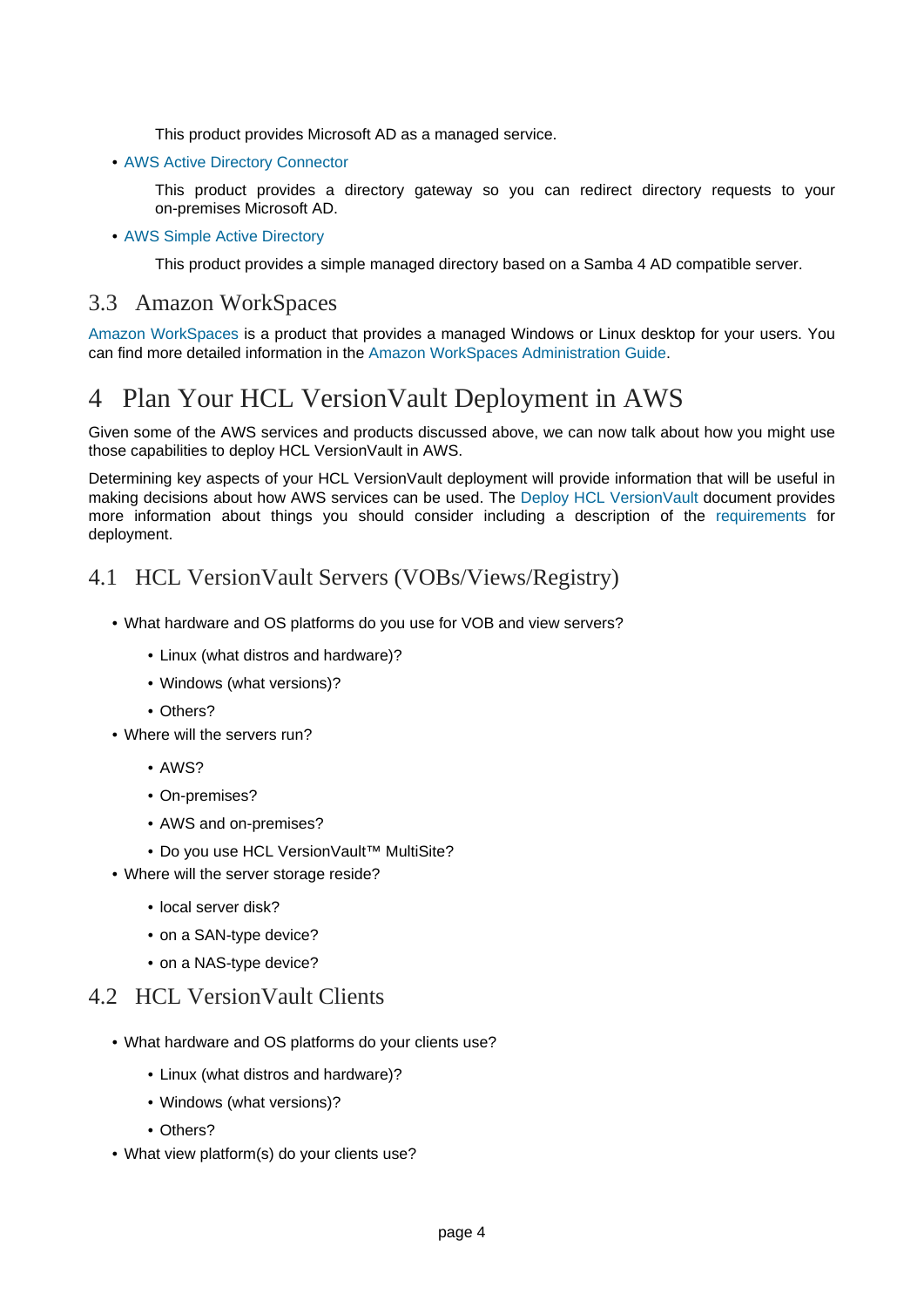- Unix/Linux only views?
- Windows only views?
- Both?
- How do you access VOB and view storage from clients?
	- NFS?
	- SMB (CIFS)?
	- Both? To the same storage?
- What view type(s) do your clients use?
	- Local view types (dynamic or snapshot)?
	- Remote view types (web or automatic)?
	- MVFS-based views (dynamic or automatic), which require in-kernel installation?
- Where will the servers run and where will their storage reside?
	- AWS?
	- On-premises?
	- AWS and on-premises?
- Do you run large clients as "build servers" (multi-user, multi-view clients)?

# <span id="page-4-0"></span>5 AWS Considerations

### <span id="page-4-1"></span>5.1 AWS EC2 Instances and AMIs

AWS EC2 [instances](https://docs.aws.amazon.com/AWSEC2/latest/UserGuide/Instances.html) are created from [AMI](https://docs.aws.amazon.com/AWSEC2/latest/UserGuide/AMIs.html) templates. AWS has public and private AMIs defined that run on 32-bit or 64-bit x86 or on arm64 architectures (on Linux using either para-virtualized or hardware virtual machine [virtualization types\)](https://docs.aws.amazon.com/AWSEC2/latest/UserGuide/virtualization_types.html). There are AMIs that support Windows and Linux OS versions that HCL VersionVault also supports, e.g., Windows 10 and RHEL 7.5 on x86\_64, so a complete HCL VersionVault installation using those OS versions can be setup in AWS. There are also AMIs that support OS versions that HCL VersionVault does not support, e.g., Amazon Linux, Kali Linux, Gentoo, or OS versions on arm64, so those AMIs cannot be used to create HCL VersionVault client or server instances. You can check the [requirements](https://www.ibm.com/software/reports/compatibility/clarity/softwareReqsForProduct.html) for HCL VersionVault to see what hardware and OS versions are supported by HCL VersionVault. Once deployed, EC2 instances can be updated to newer OS versions, or even installed with different OS versions that HCL VersionVault supports.

Since customers can create their own [AMI](https://docs.aws.amazon.com/AWSEC2/latest/UserGuide/AMIs.html) from a running EC2 instance that has been customized, they can create an AMI containing a complete HCL VersionVault client or server image and then use that AMI to create subsequent instances that have HCL VersionVault already installed and configured. In general, you won't want to duplicate a complete HCL VersionVault server, e.g., having multiple registry servers with the same configuration will cause problems. However, you could have a "base" configuration that didn't include particular server details to provide a good starting point for configuring each server instance.

An AWS EC2 instance also h[as instance metadata and user data](https://docs.aws.amazon.com/AWSEC2/latest/UserGuide/ec2-instance-metadata.html). You can specify the user data when launching the instance and then that user data can then be accessed by the instance for configuration after it is launched. Using the user data this way lets you build more generic AMIs since the data can be used to configure your instance after it is launched. The link above provides some examples of using the instance metadata and user data in this way.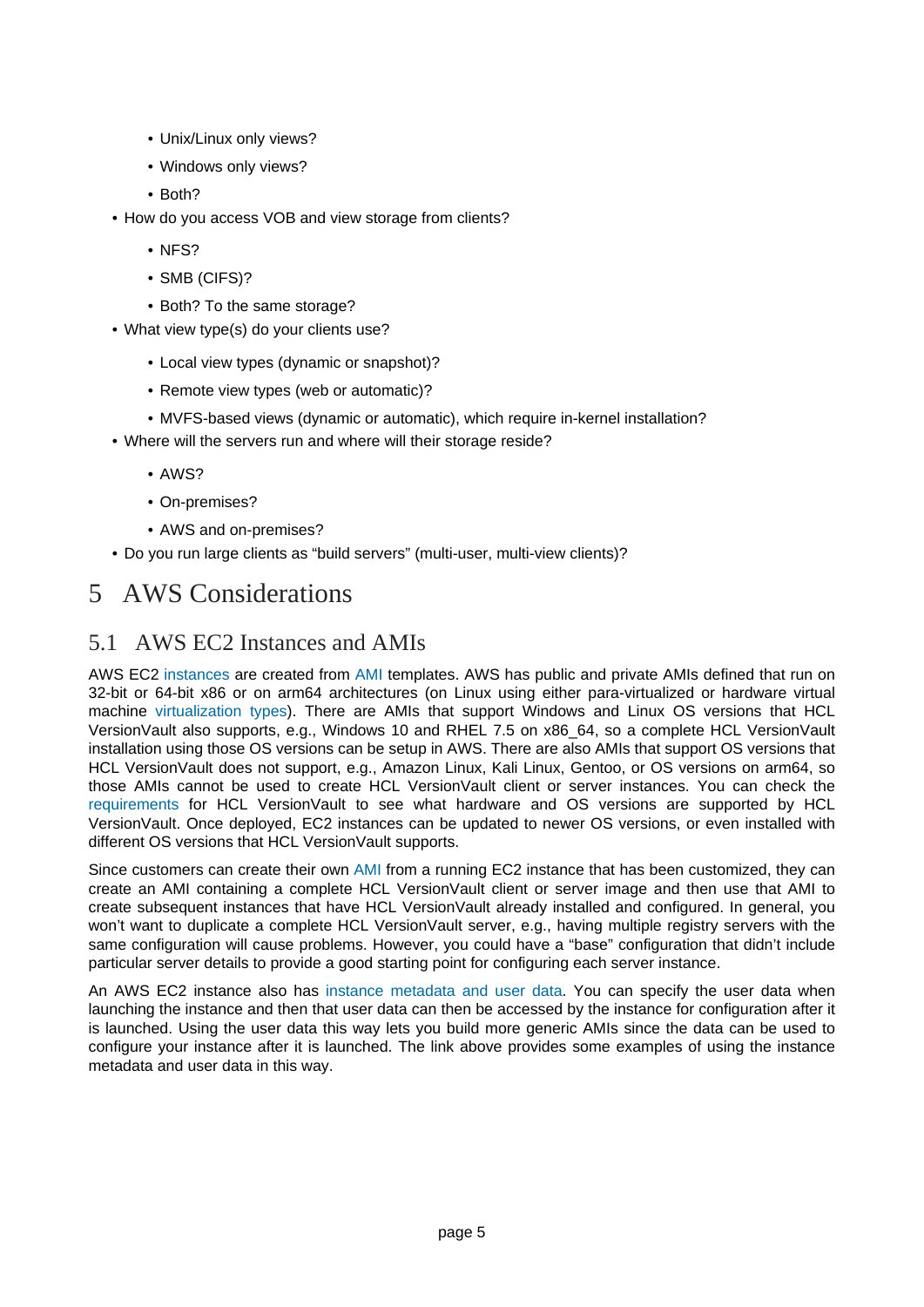### <span id="page-5-0"></span>5.2 EC2 instances versus Amazon WorkSpaces

An Amazo[n WorkSpace](https://docs.aws.amazon.com/workspaces/latest/adminguide/amazon-workspaces.html) can be used for easy client management, e.g., AWS managed OS updates, simplified instance lifetime management, etc., and it might provide a lower cost than a[n EC2](https://docs.aws.amazon.com/AWSEC2/latest/UserGuide/concepts.html) instance. It can be "always on" or it can "auto stop" after a specified period of inactivity. However, an Amazon WorkSpace has its own managed kernel and so a HCL VersionVault installation that includes the MVFS kernel module will not persist when the WorkSpace restarts.

An EC2 instance is started from an AMI, which can be supplied by the customer. HCL VersionVault, including the MVFS kernel module, can be installed in the AMI so each EC2 instance that uses that AMI would already have HCL VersionVault installed and running. Note, that installation of HCL VersionVault would persist across restarts of the EC2 instance.

An Amazon WorkSpace may be an option for HCL VersionVault remote web view or snapshot view clients or HCL VersionVault servers, since they don't need the MVFS kernel module. HCL VersionVault dynamic view clients and automatic view clients require the MVFS kernel component for their operation so it might be more appropriate to use an EC2 instance.

For either Amazon WorkSpaces or EC2 instances the customer could supply a post-startup script that would install HCL VersionVault (e.g., using an IM silent install command line with a response file), including the MVFS kernel module (note, on a Windows instance this will require a reboot), and perhaps do other configuration as well. This isn't necessary on an EC2 instance that used an AMI that included the HCL VersionVault installation. Such a script would be necessary for an Amazon WorkSpace to use dynamic or automatic view clients and it may slow down the Amazon WorkSpace startup time which might negate some of the benefits of using an Amazon WorkSpace.

#### <span id="page-5-1"></span>5.3 Instance types

AWS provides many [instance types](https://docs.aws.amazon.com/AWSEC2/latest/UserGuide/instance-types.html) that can be used for EC2 [instances](https://docs.aws.amazon.com/AWSEC2/latest/UserGuide/Instances.html). In general, HCL VersionVault clients and servers don't have particularly stringent requirements for the hardware on which they run [\(see HCL](https://www.ibm.com/software/reports/compatibility/clarity/softwareReqsForProduct.html) [VersionVault Platform Requirements](https://www.ibm.com/software/reports/compatibility/clarity/softwareReqsForProduct.html) and [Deploy HCL VersionVault](https://www.ibm.com/support/knowledgecenter/en/SSSH27_9.0.1/com.ibm.rational.clearcase.cc_ms_install.doc/topics/c_deploy_container.htm)).

The various AWS [general purpose](https://docs.aws.amazon.com/AWSEC2/latest/UserGuide/general-purpose-instances.html) instance types are normally suitable for HCL VersionVault. Some heavily used VOB and view servers may benefit from [the memory optimized](https://docs.aws.amazon.com/AWSEC2/latest/UserGuide/memory-optimized-instances.html) instance types because the HCL VersionVault database used by these servers can benefit from more (or faster) memory. Many clients and other servers may have a more "bursty" load [so burstable performance](https://docs.aws.amazon.com/AWSEC2/latest/UserGuide/burstable-performance-instances.html) instance types might be a better choice. There are also some bare metal instance types (although they are very large) that could be appropriate for very heavily used VOB or view servers.

AWS provides variou[s CloudWatch Metrics](https://docs.aws.amazon.com/AWSEC2/latest/UserGuide/viewing_metrics_with_cloudwatch.html) that you can use to evaluate your instance types to help you decide on the most cost effective instance types to use for your environment. Note, you [can change the](https://docs.aws.amazon.com/AWSEC2/latest/UserGuide/ec2-instance-resize.html) [instance type](https://docs.aws.amazon.com/AWSEC2/latest/UserGuide/ec2-instance-resize.html) for an EC2 instance by stopping it, changing the instance type in the EC2 management console, and restarting it. Thus, as your needs evolve (or you've made a mistake), you can change the instance type to a more appropriate one without losing your EC2 instance.

#### <span id="page-5-2"></span>5.4 VOB and View Storage

Since [EFS](https://docs.aws.amazon.com/AWSEC2/latest/UserGuide/file-storage.html) is oriented towards file sharing among Linux EC2 instance (using NFSv4) [and FSx](https://docs.aws.amazon.com/AWSEC2/latest/UserGuide/file-storage.html) is oriented towards file sharing among Windows EC2 instances (using SMB), neither of them may be suitable for a mixed Linux and Windows environment. However, they could be used somewhat like NAS storage in a homogeneous environment for VOB and view storage[. EBS](https://docs.aws.amazon.com/AWSEC2/latest/UserGuide/AmazonEBS.html) storage is the "local disk" persistent storage for EC2 instances, either Windows or Linux, so is more appropriate for HCL VersionVault VOB and view storage. This does mean that each HCL VersionVault server needs to export its storage (e.g., through SMB and/or NFS) so that remote clients can access it.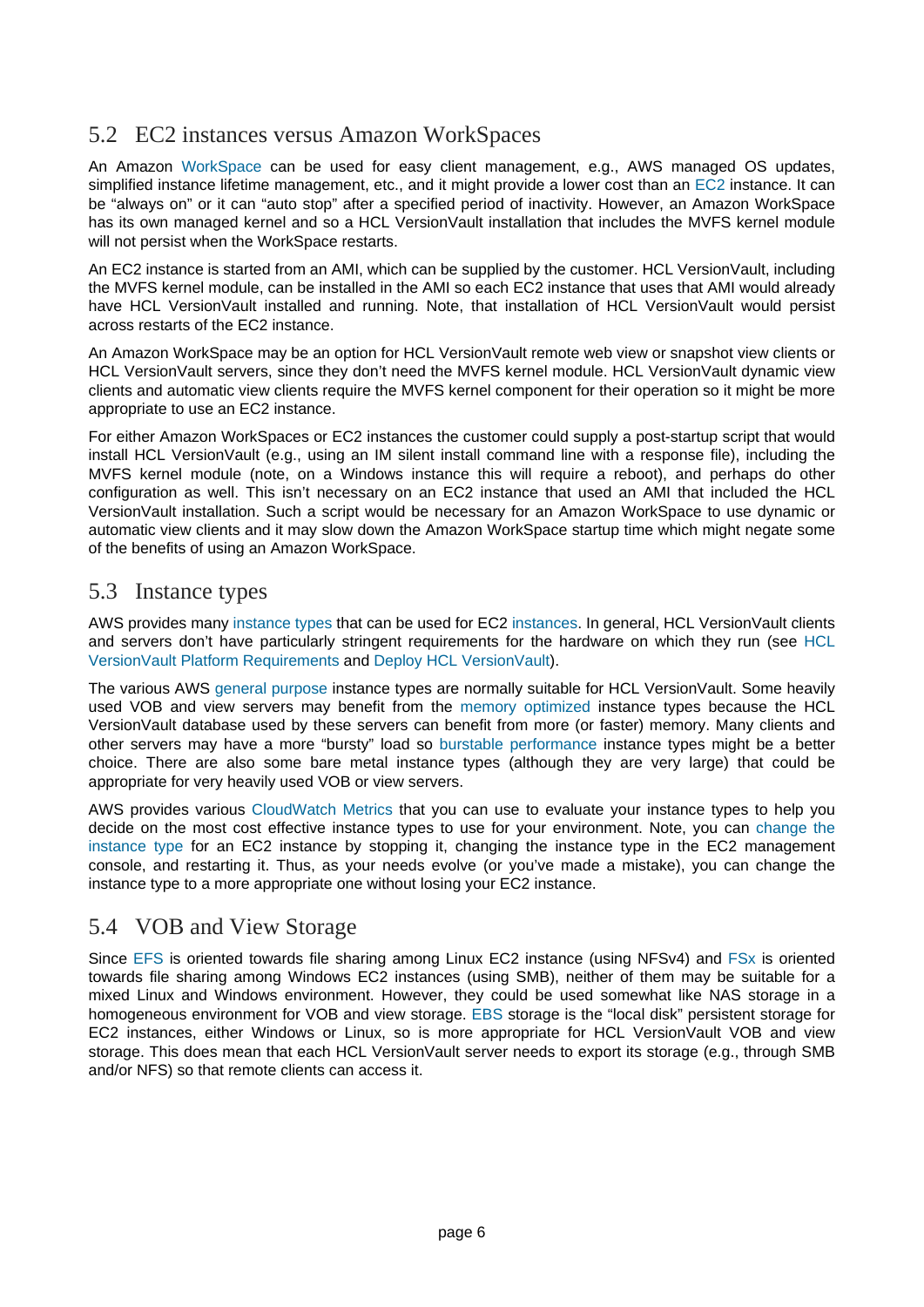### <span id="page-6-0"></span>5.5 Communication between AWS and on-premises networks

AWS provides [a whitepaper](https://d0.awsstatic.com/whitepapers/aws-amazon-vpc-connectivity-options.pdf) that describes the various connection options betwe[en a VPC](https://docs.aws.amazon.com/AWSEC2/latest/UserGuide/using-vpc.html) and external networks. In particular, on-premises networks might want to use [AWS Direct Connect](https://docs.aws.amazon.com/directconnect/) to the AWS VPC. You might also want to consider usi[ng Elastic IP Addresses](https://docs.aws.amazon.com/AWSEC2/latest/UserGuide/elastic-ip-addresses-eip.html) to provide permanent, externally accessible IP addresses for some of your EC2 instances, especially HCL VersionVault servers. These Elastic IP Addresses can also be used for internal communication since AWS is "smart enough" to route internally even though the IP addresses are visible externally. There is [a VPC User Guide](https://docs.aws.amazon.com/vpc/latest/userguide/what-is-amazon-vpc.html) that describ[es IP addressing](https://docs.aws.amazon.com/vpc/latest/userguide/vpc-ip-addressing.html) as well as [using DNS](https://docs.aws.amazon.com/vpc/latest/userguide/vpc-dns.html) and can help with setting up your AWS networking configuration. Note, the clients and servers for HCL VersionVault need to be protected from outside (public) access by a firewall or other similar technology. The VPC User Guide contains a section [on Security](https://docs.aws.amazon.com/vpc/latest/userguide/VPC_Security.html) that describes the AWS capabilities for managing access in a VPC.

For HCL VersionVault, the most important network parameter for dynamic view performance is t[he latency](https://www.ibm.com/support/pages/network-environments-ibm-rational-clearcase) [between clients and servers](https://www.ibm.com/support/pages/network-environments-ibm-rational-clearcase) and also between some servers like view servers and VOB servers. Thus, in general, splitting clients and servers between on-premises machines and AWS instances will not provide acceptable performance for dynamic views.

#### <span id="page-6-1"></span>5.6 Network latency: intra-AZ, intra-region, inter-Region

AWS provides no network latency guarantees, but experience shows that:

- intra-[AZ](https://docs.aws.amazon.com/AWSEC2/latest/UserGuide/using-regions-availability-zones.html) network latency should be suitable for any HCL VersionVault communication
- intra-[region](https://docs.aws.amazon.com/AWSEC2/latest/UserGuide/using-regions-availability-zones.html) network latency may or may not be suitable for HCL VersionVault communication (it may depend on the region) and should be measured before using.
- inter-[region](https://docs.aws.amazon.com/AWSEC2/latest/UserGuide/using-regions-availability-zones.html) or AWS to customer on-premises network latency is probably too high for most HCL VersionVault communication, other than for remote clients using automatic or web views or for HCL VersionVault MultiSite.

#### <span id="page-6-2"></span>5.7 Security and access control

General OS-level access control across EC2 instances is described [in Controlling EC2 OS-Level Access](https://aws.amazon.com/answers/security/aws-controlling-os-access-to-ec2/), which covers both Linux and Windows instances and recommends ways to manage users and their access. For HCL VersionVault, probably th[e AWS Managed Microsoft AD](https://docs.aws.amazon.com/directoryservice/latest/admin-guide/directory_microsoft_ad.html) or t[he AWS Active Directory Connector](https://docs.aws.amazon.com/directoryservice/latest/admin-guide/directory_ad_connector.html) would be most appropriate since they can be used for defining users and groups on both Windows and Linux. Of course, the customer can set up their own infrastructure (e.g., Microsoft AD or NIS) on their own EC2 instances and manage OS users and groups themselves, just as they would in an on-premises network.

On Linux, individual users can be created on each instance if necessary, s[ee Managing User Accounts on](https://docs.aws.amazon.com/AWSEC2/latest/UserGuide/managing-users.html) [Your Linux Instance.](https://docs.aws.amazon.com/AWSEC2/latest/UserGuide/managing-users.html) This might be suitable for a small HCL VersionVault setup and would avoid using a centralized directory service.

For HCL VersionVault within AWS you need to make sure that the AW[S Windows](https://docs.aws.amazon.com/AWSEC2/latest/WindowsGuide/using-network-security.html) [or Linux](https://docs.aws.amazon.com/AWSEC2/latest/UserGuide/using-network-security.html) Security Groups used by your EC2 instances allow nfs (port 2049), sunrpc (port 111), and albd (port 371) access through both TCP and UDP. You also need to make sure that any firewall software running on each instance (e.g., iptables on Linux) also allows those protocols. Given that some protocols, including HCL VersionVault view and VOB server RPCs, also use dynamically assigned non-privileged ports, you will need to open all non-privileged ports in the security groups and firewalls that control network access between your instances. [See Issues](https://www.ibm.com/support/knowledgecenter/SSSH27_9.0.2/com.ibm.rational.clearcase.platforms.doc/topics/r_win_firewall.htm) [when using Windows Firewall](https://www.ibm.com/support/knowledgecenter/SSSH27_9.0.2/com.ibm.rational.clearcase.platforms.doc/topics/r_win_firewall.htm) for more Windows-specific information.

On Linux with dynamic view clients, you will also need NFS and automount running to allow the clients to access remote VOB and view storage through NFS. You will also have to set up NFS exports on the view and VOB servers to allow NFS access from the clients.

On Windows with dynamic view clients, you will need to allow sharing of VOB and view storage over SMB/CIFS between the clients and the servers.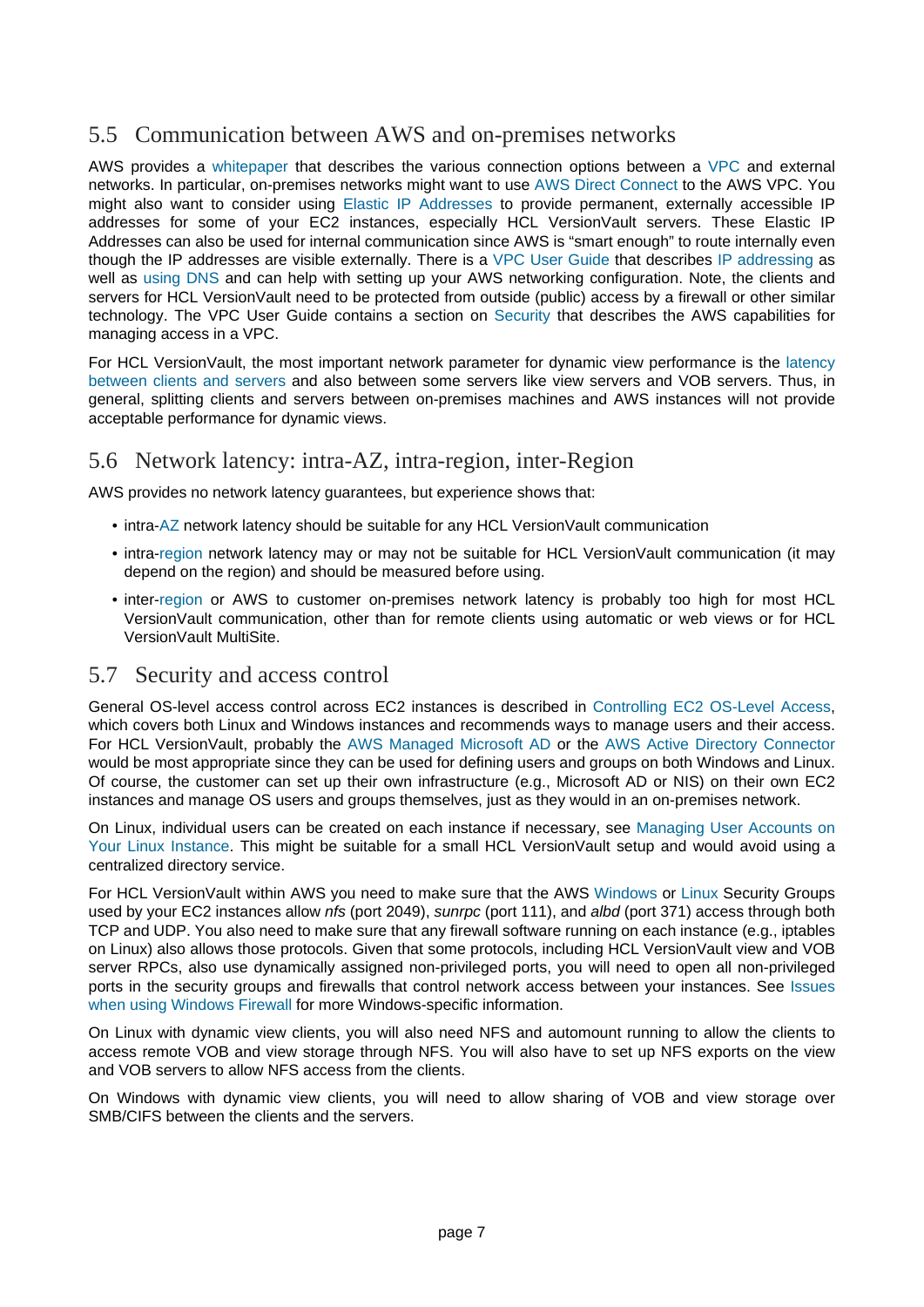### <span id="page-7-0"></span>5.8 Active Directory Support

AWS provides a number of [AWS Directory Services,](https://docs.aws.amazon.com/directory-service/index.html) includin[g AWS Managed Microsoft AD,](https://docs.aws.amazon.com/directoryservice/latest/admin-guide/directory_microsoft_ad.html) among others. AWS documentation provides [some help for choosing](https://docs.aws.amazon.com/directoryservice/latest/admin-guide/what_is.html) the type of directory service you might want to use. HCL VersionVault has no special requirements when using AD in AWS. The same considerations that are needed for AD on-premises also apply to AD in AWS. For instance, in order for Windows clients to use VOBs/views on Unix/Linux, there must be a way to map the Windows user's identity to a Unix/Linux user identity. AD is often used to provide identities for both Windows and Unix/Linux (through its LDAP interface) to make it easier to keep these identities synchronized. Se[e Plan your deployment of HCL VersionVault](https://www.ibm.com/support/knowledgecenter/SSSH27_9.0.1/com.ibm.rational.clearcase.cc_ms_install.doc/topics/c_planning_deployment.htm) for details on deploying HCL VersionVault.

### <span id="page-7-1"></span>5.9 HCL VersionVault MultiSite

[HCL VersionVault MultiSite](https://www.ibm.com/support/knowledgecenter/en/SSSH27_9.0.1/com.ibm.rational.clearcase.cc_ms_admin.doc/c_ccms_container.htm) can be used in AWS, and might be needed if dynamic view access is needed and clients and the VOB servers and storage for those VOBs that the clients access are in different AWS regions or are split between AWS and the on-premises network. This is because the AWS inter-region network latency or the network latency between AWS and an on-premises network is high enough that dynamic views would perform poorly when accessing the "remote" servers. HCL VersionVault MultiSite is designed to alleviate this problem.

For Linux and Unix systems, HCL VersionVault MultiSite can be configure[d to operate through a firewall](https://www.ibm.com/support/knowledgecenter/SSSH27_9.0.1/com.ibm.rational.clearcase.cc_ms_admin.doc/c_store_forward_firewall.htm) using the shipping server. There is also information fo[r configuring MultSite shipping server to work within a](https://www.ibm.com/support/pages/node/340043) [static port range](https://www.ibm.com/support/pages/node/340043) on both Unix/Linux and Windows that may be helpful when setting up a firewall configuration. This may be needed for configuring HCL VersionVault MultiSite to operate between on-premises and AWS HCL VersionVault installations.

#### <span id="page-7-2"></span>5.10 Backups

The HCL VersionVault administration documentation provides a secti[on on Backing up critical HCL](https://www.ibm.com/support/knowledgecenter/SSSH27_9.0.0/com.ibm.rational.clearcase.cc_admin.doc/topics/c_backup.htm) [VersionVault data](https://www.ibm.com/support/knowledgecenter/SSSH27_9.0.0/com.ibm.rational.clearcase.cc_admin.doc/topics/c_backup.htm) that provides the information necessary for backing up HCL VersionVault VOBs and views. The use of EBS [Linux Snapshots](https://docs.aws.amazon.com/AWSEC2/latest/UserGuide/EBSSnapshots.html) or [Windows Snapshots](https://docs.aws.amazon.com/AWSEC2/latest/WindowsGuide/EBSSnapshots.html) of the storage on particular servers could be used as part of your backup implementation. For VOB data, HCL VersionVault MultiSite to servers in a different AWS [Region](https://docs.aws.amazon.com/AWSEC2/latest/UserGuide/using-regions-availability-zones.html) could be part of your backup solution since this avoids a single point of failure in the AWS infrastructure because AWS regions are relatively independent.

#### <span id="page-7-3"></span>5.11 Resilience

Amazon provides lots of information on resilience considerations includin[g AWS Direct Connect Resiliency](https://aws.amazon.com/directconnect/resiliency-recommendation/) [Recommendations](https://aws.amazon.com/directconnect/resiliency-recommendation/) and a new whitepap[er Achieving Operational Resilience in the Financial Sector and](https://aws.amazon.com/blogs/security/new-whitepaper-achieving-operational-resilience-in-the-financial-sector-and-beyond/) [Beyond.](https://aws.amazon.com/blogs/security/new-whitepaper-achieving-operational-resilience-in-the-financial-sector-and-beyond/)

#### <span id="page-7-4"></span>5.12 Monitoring

AWS [Monitoring](https://docs.aws.amazon.com/AWSEC2/latest/UserGuide/monitoring_ec2.html) provides a number of services including details described in [Linux Monitoring](https://docs.aws.amazon.com/AWSEC2/latest/UserGuide/monitoring_automated_manual.html) an[d Windows](https://docs.aws.amazon.com/AWSEC2/latest/WindowsGuide/monitoring_automated_manual.html) [Monitoring.](https://docs.aws.amazon.com/AWSEC2/latest/WindowsGuide/monitoring_automated_manual.html) These can be used to gauge the health of the various servers and clients running in AWS. They can also provide notifications if various configured thresholds are exceeded.

#### <span id="page-7-5"></span>5.13 Performance

A few performance considerations have been mentioned in previous sections, so those should be kept in mind when configuring your AWS environment. There are many options in AWS for configuring the the number of cpus, memory size, network bandwidth, dedicated vs. shared instances, etc. (see [instance types\)](https://docs.aws.amazon.com/AWSEC2/latest/UserGuide/instance-types.html).

In general, HCL VersionVault performance in AWS is affected by the same factors as HCL VersionVault performance in an on-premises installation. This bl[og \(part 1](http://www.cccqcommunity.com/blogs/principles-and-techniques-for-clearcase-performance-analysis-tuning-and-maintenance) [and part 2](http://www.cccqcommunity.com/blogs/part-2-principles-and-techniques-for-clearcase-performance-analysis-tuning-and-maintenance)) provides some principles and techniques for HCL VersionVault performance analysis and tuning. There is also HCL VersionVault documentation fo[r client performance tuning](https://www.ibm.com/support/knowledgecenter/SSSH27_9.0.1/com.ibm.rational.clearcase.cc_admin.doc/topics/c_perf_clnt.htm) [and VOB server performance tuning.](https://www.ibm.com/support/knowledgecenter/SSSH27_9.0.1/com.ibm.rational.clearcase.cc_admin.doc/topics/c_perf_svr.htm) Some earlier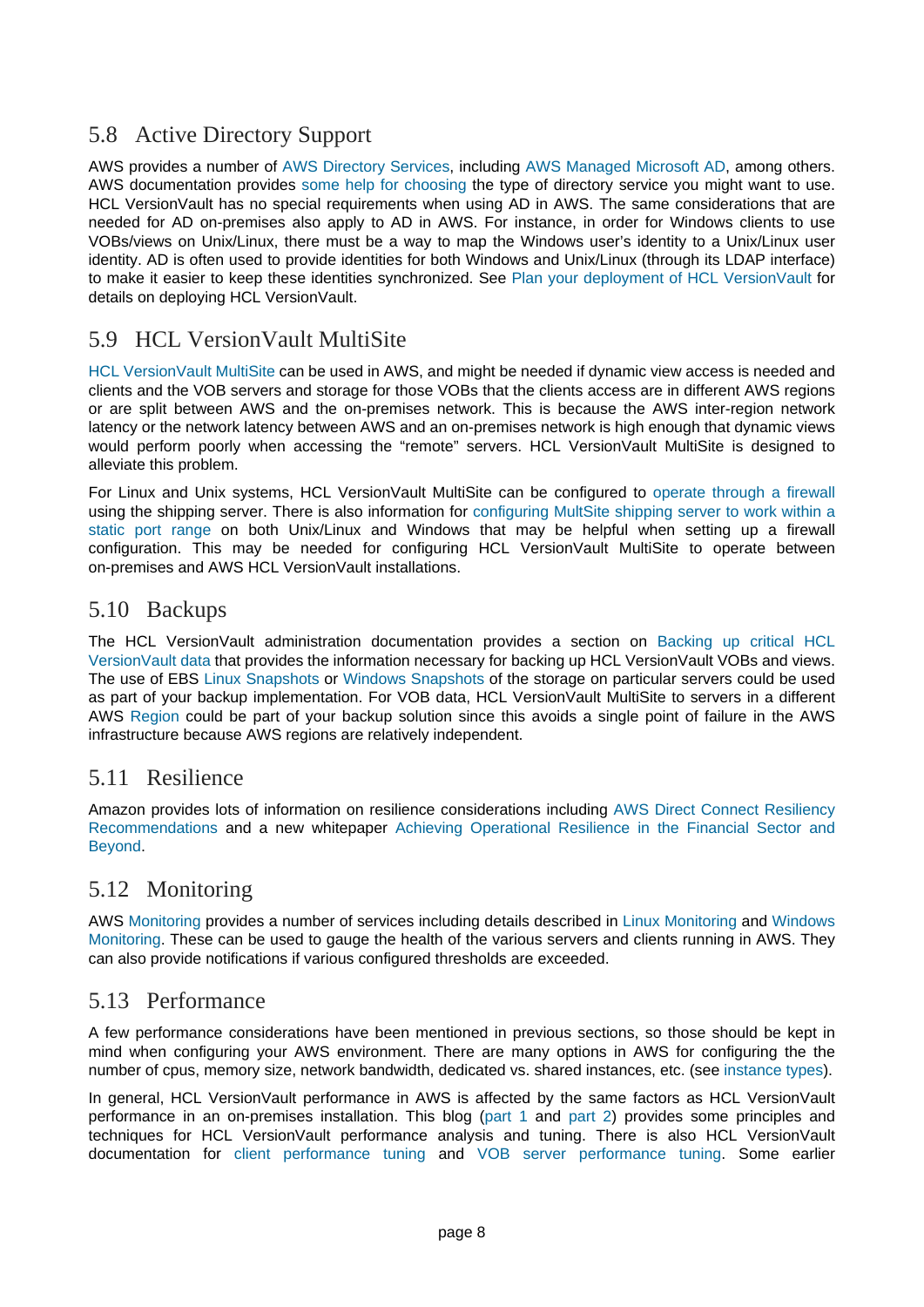recommendations for HCL VersionVault in a virtual environment can be fou[nd in General Virtualization](https://www.ibm.com/developerworks/rational/library/smart-virtualization-1/smart-virtualization-1-pdf.pdf) [Considerations \(pt 1\)](https://www.ibm.com/developerworks/rational/library/smart-virtualization-1/smart-virtualization-1-pdf.pdf) and [General Virtualization Considerations \(pt 2\)](https://www.ibm.com/developerworks/rational/library/smart-virtualization-2/smart-virtualization-2-pdf.pdf).

#### <span id="page-8-0"></span>5.14 Servers, clients, or both?

The key factor to consider for a HCL VersionVault deployment is the netw[ork latency](https://www.ibm.com/support/pages/network-environments-ibm-rational-clearcase) between the various pieces of the deployment (clients, servers, VOB and view storage, etc.). For this purpose, the network latency within an AW[S AZ](https://docs.aws.amazon.com/AWSEC2/latest/UserGuide/using-regions-availability-zones.html) for machines in the sa[me VPC](https://docs.aws.amazon.com/AWSEC2/latest/UserGuide/using-vpc.html) should be acceptable for any HCL VersionVault communications among clients, view servers, VOB servers, registry servers, etc. The network latency between AZs in the same region may or may not be be acceptable for any HCL VersionVault communications; it should be measured to determine its acceptability. The network latency between AWS regions and between AWS and the customer on-premises network will generally be too long to allow anything other than HCL VersionVault remote client access.

Configuring replicated VOBs using HCL VersionVault MultiSite could be used allow VOB servers to be "close enough" to clients and other servers to allow dynamic view usage of the multi-sited VOBs by clients in AWS as well as clients in the on-premises network. If your on-premises network has a firewall, you may be able to use the information in [Store-and-forward through a firewall \(Linux and the UNIX system only\)](https://www.ibm.com/support/knowledgecenter/SSSH27_9.0.1/com.ibm.rational.clearcase.cc_ms_admin.doc/c_store_forward_firewall.htm) to allow HCL VersionVault MultiSite to operate through the firewall.

# <span id="page-8-1"></span>6 Sample Usage Scenarios

What follows are some possible customer scenarios for using AWS for HCL VersionVault. These scenarios assume the customer has suitable access to clients and servers running in AWS from their on-premises network, typically Remote Desktop for Windows clients/server and VNC and/or SSH for Linux clients/servers. There are major differences between HCL VersionVault local view types (dynamic and snapshot) and remote view types (web and automatic), so the scenarios are divided into those two major categories.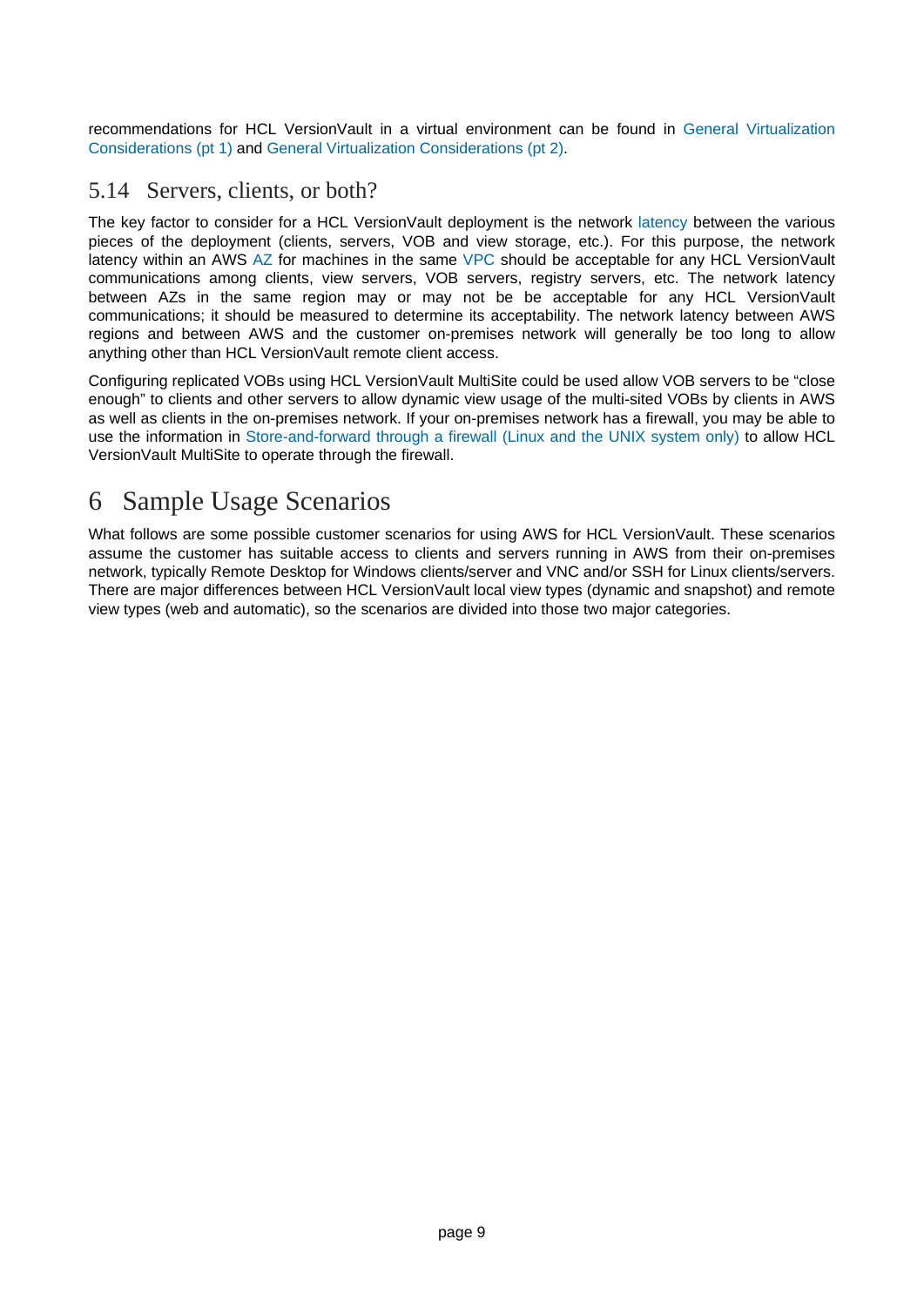### <span id="page-9-0"></span>6.1 Scenario 1: Local view types (dynamic and snapshot)

The customer has a current on-premises HCL VersionVault installation using dynamic views. They would like to move a subset, or all, of their clients and servers to AWS. Due to the expected network latency between the customer's on-premises network and AWS, this scenario only makes sense if the clients and servers to be moved are "isolated" from the clients and servers that remain in the on-premises network. That is, the clients that are moved should need access only to the VOB, view, and registry servers that are also moved, and the clients and servers that remain on-premises need access only to those clients and servers that remain on-premises. Note, this means that any moved registry servers would support different regions than the on-premises registry servers. Otherwise, if the clients that are moved also need access to on-premises servers, the performance of the clients accessing the on-premises views and VOBs will be unacceptable due to the high network latency between AWS and the on-premises network. The isolated subset of clients and servers should be moved to a sin[gle AZ](https://docs.aws.amazon.com/AWSEC2/latest/UserGuide/using-regions-availability-zones.html) in AWS to ensure that the network latency between them is acceptably low.

Figure 1 shows a very simple on-premises HCL VersionVault configuration where the dynamic view client and its local storage are on one machine and all the servers and their local storage are on another machine. The communication between the client and the servers is low latency (over a LAN). The dotted ovals show how this configuration might appear in AWS with an EC2 instance and its associated EBS for the client and another EC2 instance and its associated EBS for the servers. These two EC2 instances would be in the same AZ so that the communication between them would be low latency to allow the dynamic view client to perform well.



Figure 1: Local client on one machine and servers on another machine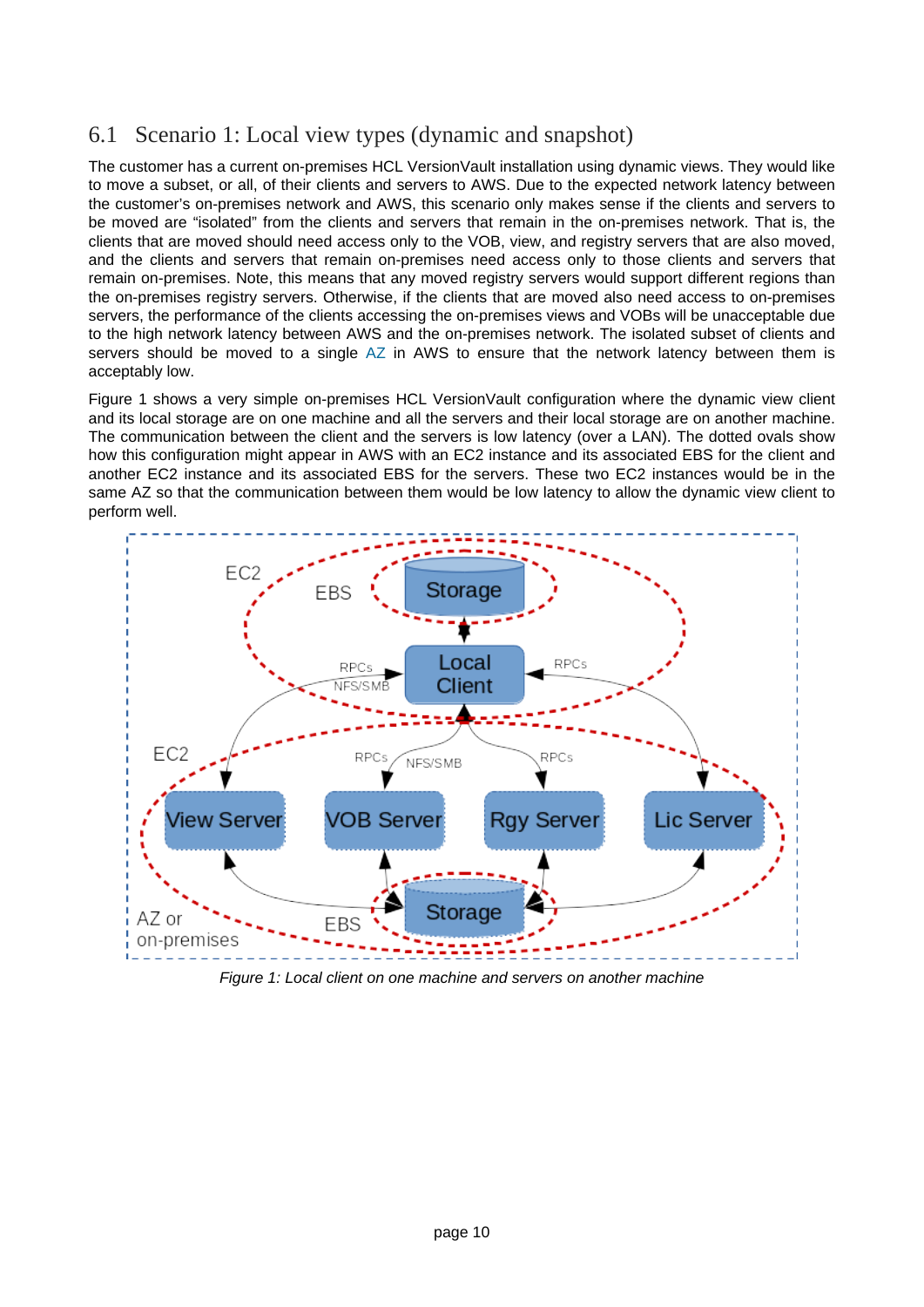#### <span id="page-10-0"></span>6.2 Scenario 2: Remote view types (automatic and web)

The customer on-premises HCL VersionVault installation uses remote view types, i.e., automatic views or web views. In this case, clients could be moved to AWS and they could continue to access servers in the on-premises network because the network latency would not be a problem for remote view types.

Alternatively, servers could be moved to AWS with the clients continuing to run in the on-premises network. In this case, the CCRC server, as well as all the VOB and registry servers it accesses, would need to be moved to AWS in the same AZ. This is because the CCRC server needs low latency network access to the VOBs and registry servers that it uses.

Finally, both the clients and servers could be moved to AWS and the clients could be in different AZs, or even different AWS regions, from the servers. Again, the servers would need to be in the same AZ, as described previously.

Figure 2 shows a very simple on-premises HCL VersionVault configuration where the remote view client and its local storage are on one machine, the CCRC WAN Server is on another machine across a high latency connection (WAN) from the client, and all the other servers and their local storage are on another machine with low latency connections (LAN) between them and to the CCRC WAN Server. The dotted ovals show how this configuration might appear in AWS with an EC2 instance and its associated EBS for the client, another EC2 instance and its associated EBS for the CCRC WAN Server, and another EC2 instance and its associated EBS for the other servers. The CCRC WAN Server EC2 instance and the other servers EC2 instance would be in the same AZ so that the communication between them would be low latency. The client EC2 instance could be "anywhere", e.g., in another AWS region or on the on-premises network, since it is not network latency sensitive.



Figure 2: Remote client on one machine and servers on other machines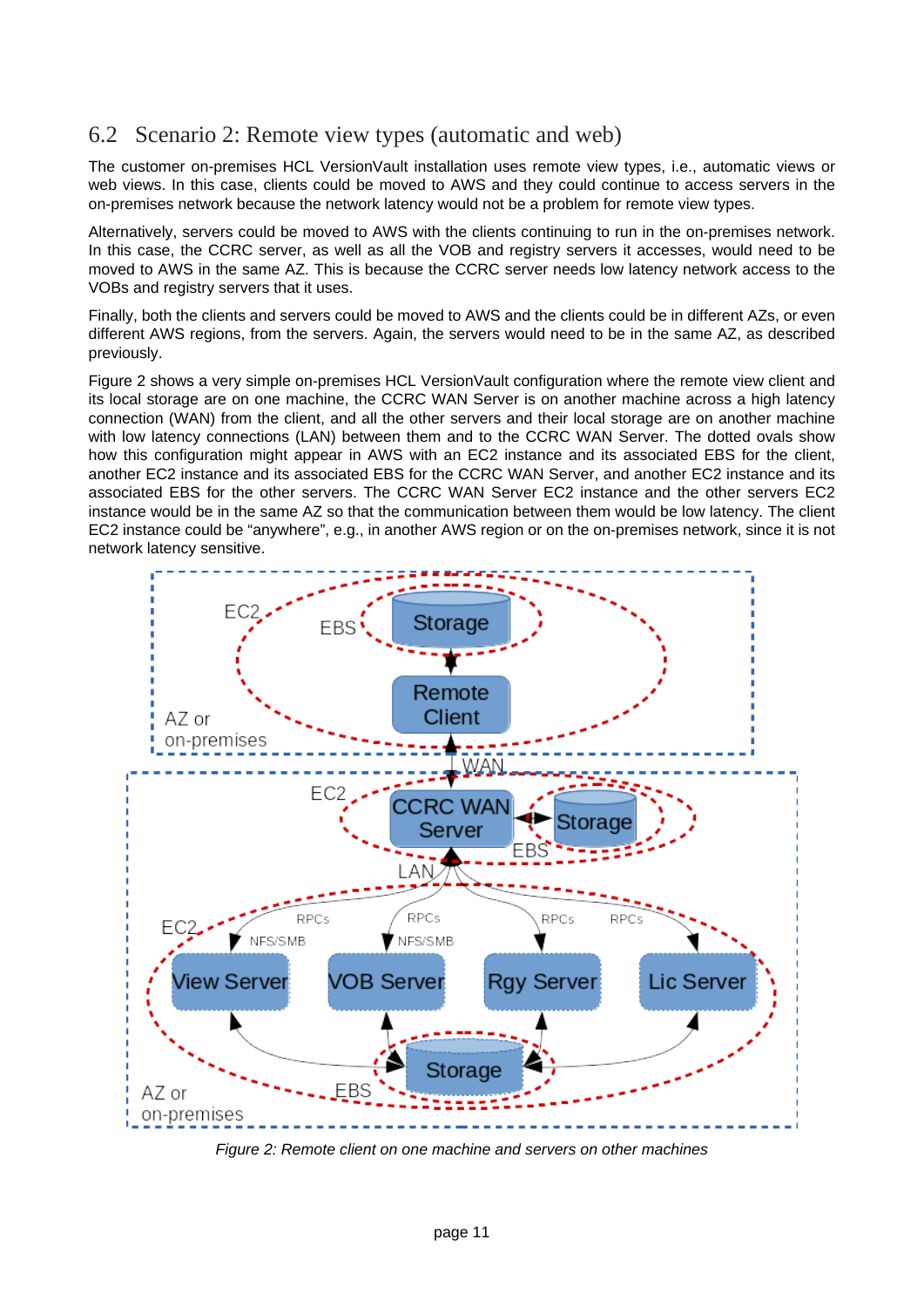## <span id="page-11-0"></span>6.3 Scenario 3: Using HCL VersionVault MultiSite between on-premises and AWS

The customer has an existing on-premises HCL VersionVault installation using local view types and wants to add clients and servers in AWS that are synchronized by HCL VersionVault MultiSite. If there are firewall(s) between your on-premises network and AWS (e.g., on your on-premises network and/or on your AWS VPC), you will need the information i[n Store-and-forward through a firewall \(Linux and the UNIX system only\)](https://www.ibm.com/support/knowledgecenter/SSSH27_9.0.1/com.ibm.rational.clearcase.cc_ms_admin.doc/c_store_forward_firewall.htm) to allow HCL VersionVault MultiSite to operate through the firewall(s).

Figure 3 shows a local view type setup on-premises and a local view type setup in AWS where the VOBs are synchronized using HCL VersionVault MultiSite (see [Administering HCL VersionVault MultiSite](https://www.ibm.com/support/knowledgecenter/en/SSSH27_9.0.1/com.ibm.rational.clearcase.cc_ms_admin.doc/c_ccms_container.htm) for details).



Figure 3: HCL VersionVault MultiSite between on-premises and AWS